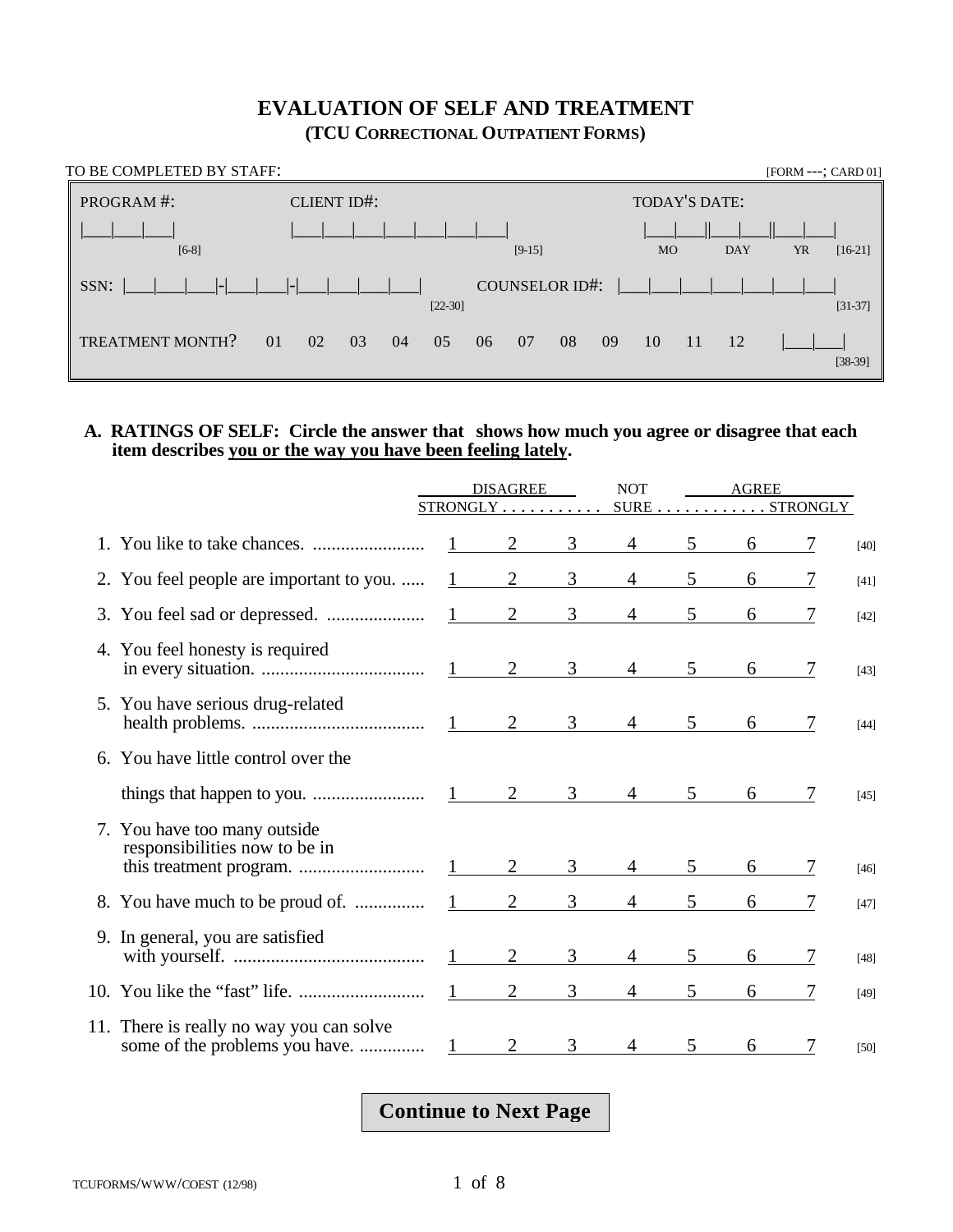|                                                                            | <b>DISAGREE</b>        |                | <b>NOT</b>    | AGREE          |                 |               |               |        |
|----------------------------------------------------------------------------|------------------------|----------------|---------------|----------------|-----------------|---------------|---------------|--------|
|                                                                            | STRONGLY               |                |               |                |                 | SURE STRONGLY |               |        |
| 12. You could be sent to jail or prison                                    | $1 \qquad \qquad$      | 2              | 3             | $\overline{4}$ | 5 <sup>5</sup>  |               |               | $[51]$ |
| 13. You feel mistreated by other people.                                   |                        | 2              | 3             | $\overline{4}$ | 5               |               |               | $[52]$ |
| 14. You have thoughts of committing                                        | 1                      | 2              | 3             | $\overline{4}$ | 5               | 6             | 7             | $[53]$ |
| 15. You have trouble sitting still                                         |                        | 2              | 3             | $\overline{4}$ | 5               | 6             | 7             | $[54]$ |
| 16. You like others to feel afraid of you.                                 | $1 \quad \blacksquare$ | $\overline{2}$ | 3             | 4              | 5               | 6             |               | $[55]$ |
| 17. There is little you can do to change<br>many of the important things   | $1 \qquad \qquad$      | 2              | 3             | $\overline{4}$ | 5               | 6             | 7             | $[56]$ |
| 18. You have trouble following                                             |                        | $\overline{2}$ | 3             | 4              | 5               | 6             | 7             | $[57]$ |
| 19. This treatment program seems                                           |                        | $\overline{2}$ | 3             | $\overline{4}$ | 5               | 6             | 7             | $[58]$ |
|                                                                            |                        | 2              | 3             | 4              | 5               |               |               | $[59]$ |
| 21. You like friends who are wild.                                         |                        | $\overline{2}$ | 3             | 4              | 5               | 6             | 7             | $[60]$ |
| 22. You like to do things                                                  | 1                      | 2              | 3             | 4              | 5               | 6             | 7             | $[61]$ |
|                                                                            |                        | $\overline{2}$ | 3             | 4              | 5               | 6             |               | $[62]$ |
|                                                                            | $1 \qquad \qquad$      | $\overline{2}$ | 3             | $\overline{4}$ | 5               | 6             |               | $[63]$ |
| 25. You often feel helpless in dealing<br>with the problems of life.       | $1 \sim$               | $\gamma$       | $\mathcal{R}$ |                | $\frac{1}{2}$ 5 | 6.            | 7             | $[64]$ |
| 26. You feel a lot of pressure                                             | $\mathbf{I}$           | 2              | 3             | 4              | 5 <sup>5</sup>  | 6             |               | $[65]$ |
| 27. You depend on "things" more                                            | $\mathbf{1}$           | 2              | 3             | 4              | 5               | 6             | $\frac{1}{2}$ | $[66]$ |
|                                                                            |                        |                | 3             | 4              | 5               | 6             |               | $[67]$ |
| 29. This treatment may be your last<br>chance to solve your drug problems. |                        | 2              | 3             |                | 5               | 6             | 7             | [68]   |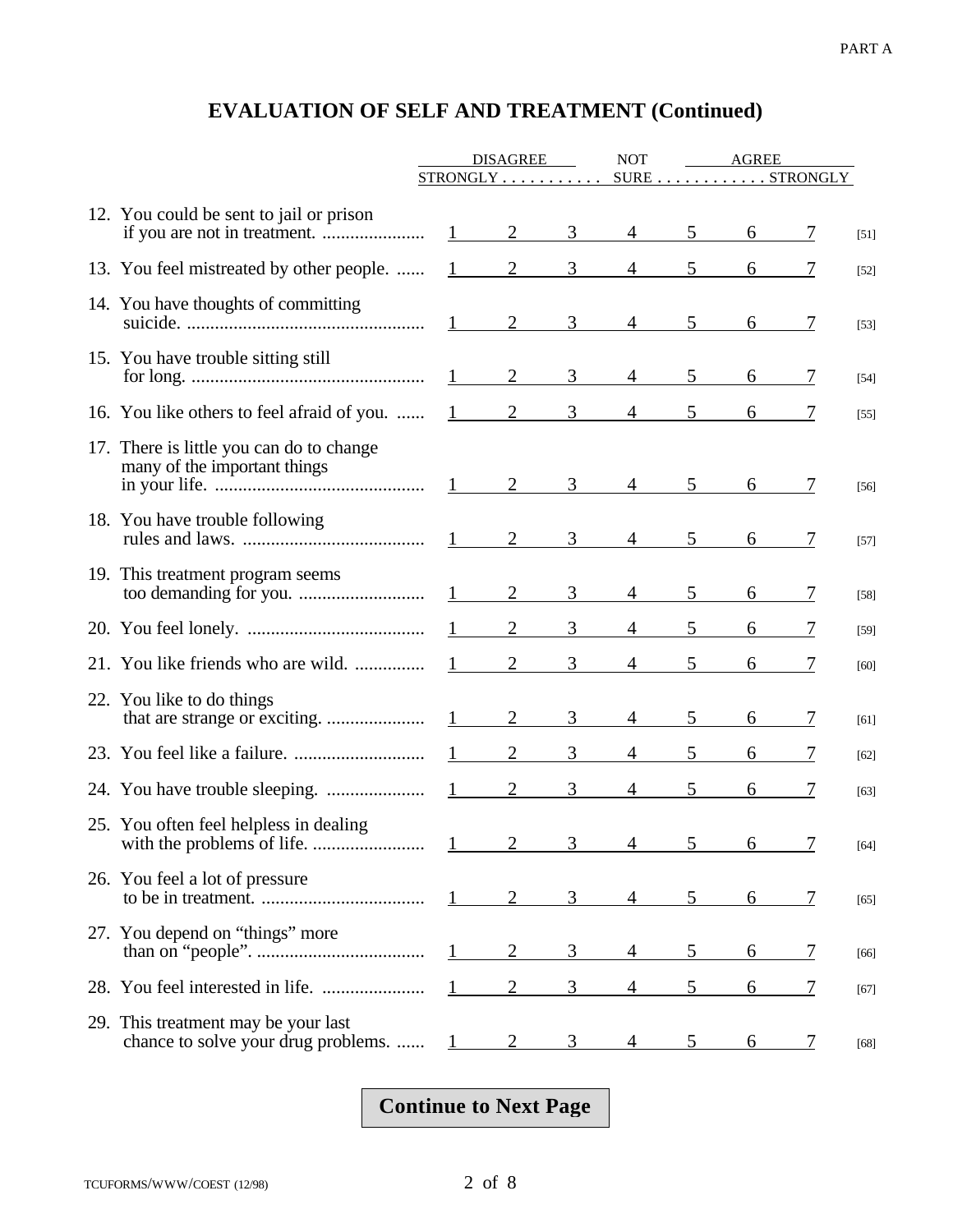|                                                                                                                                   | <b>DISAGREE</b><br><b>NOT</b> |                                          |                | <b>AGREE</b>   |                |               |   |               |
|-----------------------------------------------------------------------------------------------------------------------------------|-------------------------------|------------------------------------------|----------------|----------------|----------------|---------------|---|---------------|
|                                                                                                                                   |                               | $STRONGLY$                               |                |                |                | SURE STRONGLY |   |               |
| 30. You have urges to fight or                                                                                                    |                               |                                          |                |                |                |               |   | $[--.;02;ID]$ |
| hurt others. $\ldots$ $\ldots$ $\ldots$ $\ldots$ $\ldots$ $\ldots$ $\ldots$ $\ldots$ $\ldots$ $\ldots$ $\ldots$ $\ldots$ $\ldots$ |                               |                                          | 3 <sup>7</sup> | $\overline{4}$ | 5 <sup>5</sup> |               |   | $[13]$        |
| 31. You avoid anything dangerous.                                                                                                 |                               | $\frac{1}{2}$ 3                          |                | $4 \quad$      | 5              |               |   | $[14]$        |
| 32. Sometimes you feel that you are                                                                                               |                               | $1 \qquad 2$                             | 3 <sup>7</sup> | $4\degree$     | 5 <sup>5</sup> |               |   | $[15]$        |
| 33. You feel you are basically no good.                                                                                           |                               | $1 \qquad 2$                             | 3 <sup>7</sup> |                |                |               |   | $[16]$        |
| 34. This kind of treatment program<br>will <u>not</u> be very helpful to you.                                                     |                               | $1 \qquad 2 \qquad 3$                    |                | $\overline{4}$ | 5 <sup>5</sup> |               |   | $[17]$        |
|                                                                                                                                   |                               | $\frac{1}{2}$ 3                          |                |                |                |               |   | $[18]$        |
| 36. You keep the same friends                                                                                                     |                               |                                          |                | $\overline{4}$ | 5 <sup>5</sup> |               |   | $[19]$        |
| 37. You have legal problems that require                                                                                          |                               |                                          |                | $\overline{4}$ | 5 <sup>5</sup> |               |   | $[20]$        |
| 38. You plan to stay in this treatment                                                                                            |                               | $1 \qquad 2$                             | 3 <sup>7</sup> | $\overline{4}$ | 5 <sup>5</sup> |               |   | $[21]$        |
| 39. You feel anxious or nervous.                                                                                                  |                               | $\overline{2}$<br>$1 \quad \blacksquare$ | $\mathfrak{Z}$ |                |                |               |   | $[22]$        |
| 40. Your temper gets you into fights                                                                                              |                               |                                          | 3 <sup>7</sup> | $\overline{4}$ | 5 <sup>5</sup> |               |   | $[23]$        |
| 41. You have trouble concentrating or                                                                                             |                               | $1 \qquad \qquad$<br>$\overline{2}$      | 3              | $\overline{4}$ |                |               | 7 | $[24]$        |
| 42. You feel extra tired or run down.                                                                                             |                               |                                          | 3              |                |                |               |   | $[25]$        |
|                                                                                                                                   |                               | $\overline{2}$                           | $\sim$         |                |                | 6             |   | [26]          |
| 44. You are in this treatment program<br>because someone else                                                                     |                               | 2<br>$1 - 1$                             | 3              |                | 5              | 6             | 7 | [27]          |
| 45. What happens to you in the future                                                                                             |                               | 2<br>$\mathbf{1}$                        | 3              |                | 5              | 6             | 7 | $[28]$        |
| 46. You feel afraid of certain things,<br>like elevators, crowds, or                                                              | $\mathbf{1}$                  | 2                                        | 3              |                | 5              | 6             | 7 | $[29]$        |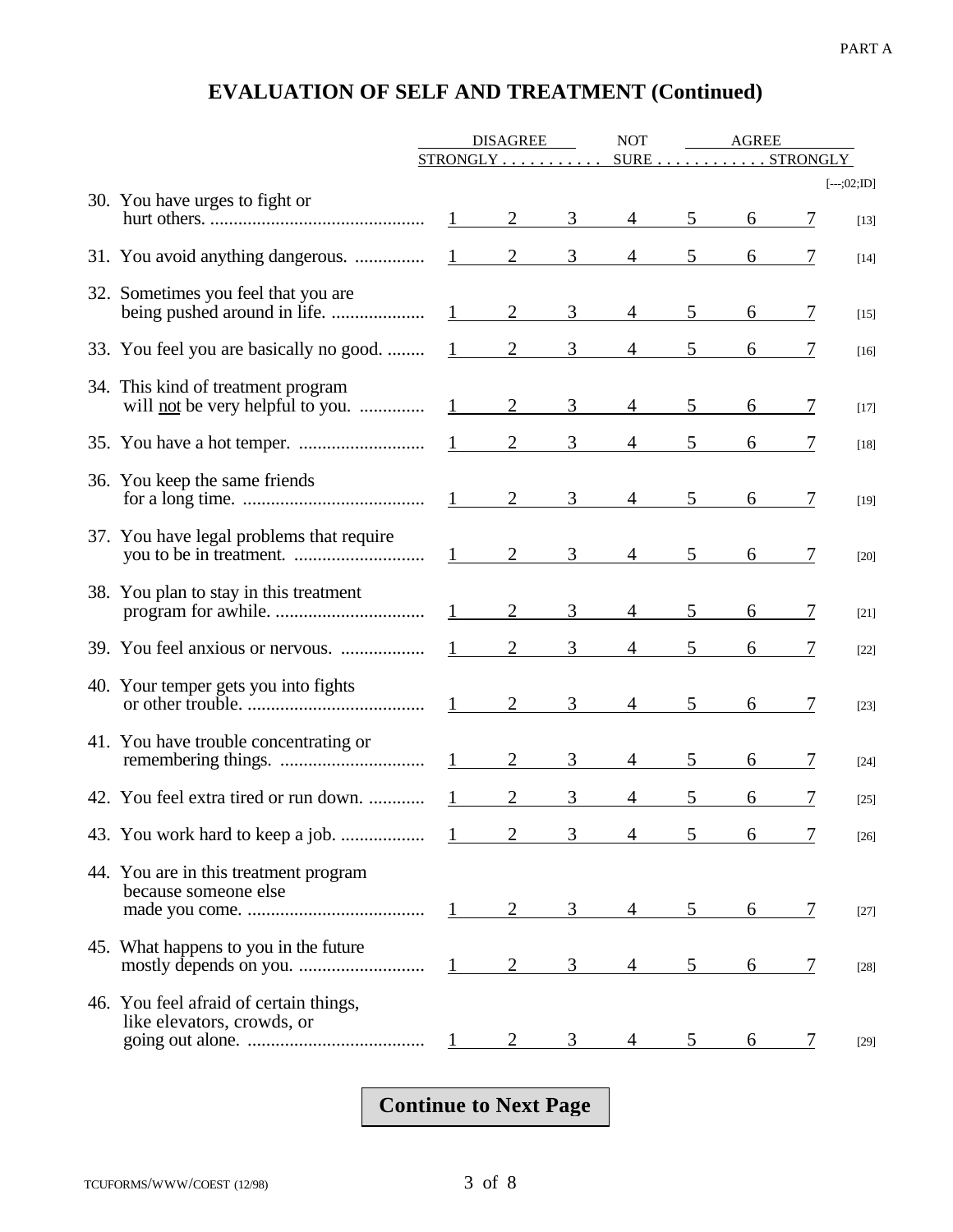|                                         | <b>DISAGREE</b>        |                     | <b>NOT</b> | AGREE          |                 |                                                     |                |        |
|-----------------------------------------|------------------------|---------------------|------------|----------------|-----------------|-----------------------------------------------------|----------------|--------|
|                                         |                        | STRONGLY            |            |                |                 | $\texttt{SURE} \dots \dots \dots \texttt{STRONGLY}$ |                |        |
| 47. You are concerned about             |                        | $1 \qquad \qquad 2$ | 3          | $\overline{4}$ | $5\overline{)}$ |                                                     |                | $[30]$ |
| 48. You only do things that feel safe.  | 1                      | $\overline{2}$      | 3          | $\overline{4}$ | 5               |                                                     |                | $[31]$ |
| 49. You get mad at other people easily. | $\mathbf{1}$           | $\overline{2}$      | 3          | 4              | 5               |                                                     |                | $[32]$ |
| 50. Your religious beliefs are          |                        | $1 \qquad 2$        | 3          | $\overline{4}$ | 5               |                                                     |                | $[33]$ |
| 51. You wish you had more respect       | 1                      | 2                   | 3          | $\overline{4}$ | $\mathfrak{S}$  | 6                                                   | 7              | $[34]$ |
|                                         | $1 \quad \blacksquare$ | 2                   | 3          | 4              | 5               |                                                     |                | $[35]$ |
| 53. You can do just about anything      |                        | $1 \qquad 2$        | 3          | $\overline{4}$ | 5               |                                                     | 7              | $[36]$ |
| 54. This treatment program can really   |                        | $1 \qquad 2$        | 3          | $\overline{4}$ | 5               | 6                                                   | 7              | $[37]$ |
| 55. You have carried weapons,           | 1                      | 2                   | 3          | $\overline{4}$ | 5               |                                                     |                | $[38]$ |
| 56. You feel tense or keyed-up.         |                        | $\overline{2}$      | 3          | 4              |                 |                                                     |                | $[39]$ |
| 57. You are very careful and cautious.  | $\mathbf{1}$           | $\overline{2}$      | 3          | 4              | 5               |                                                     |                | $[40]$ |
| 58. You want to be in a drug treatment  |                        |                     | 3          | $\overline{4}$ | 5               |                                                     | 7              | $[41]$ |
| 59. Taking care of your family is       | 1                      | $\overline{2}$      | 3          | $\overline{4}$ | 5               | 6                                                   | 7              | $[42]$ |
| 60. You feel you are unimportant        |                        |                     | 3          |                | 5               | 6                                                   | 7              | $[43]$ |
| 61. You feel a lot of anger inside you. | 1                      | $\overline{2}$      | 3          | 4              | 5               | 6                                                   | $\overline{1}$ | $[44]$ |
| 62. You feel tightness or tension       | $\mathbf{I}$           | 2                   | 3          | 4              | 5               | 6                                                   | $\overline{1}$ | $[45]$ |
| 63. You have family members who want    | $\perp$                |                     | 3          |                |                 | 6                                                   | 7              | $[46]$ |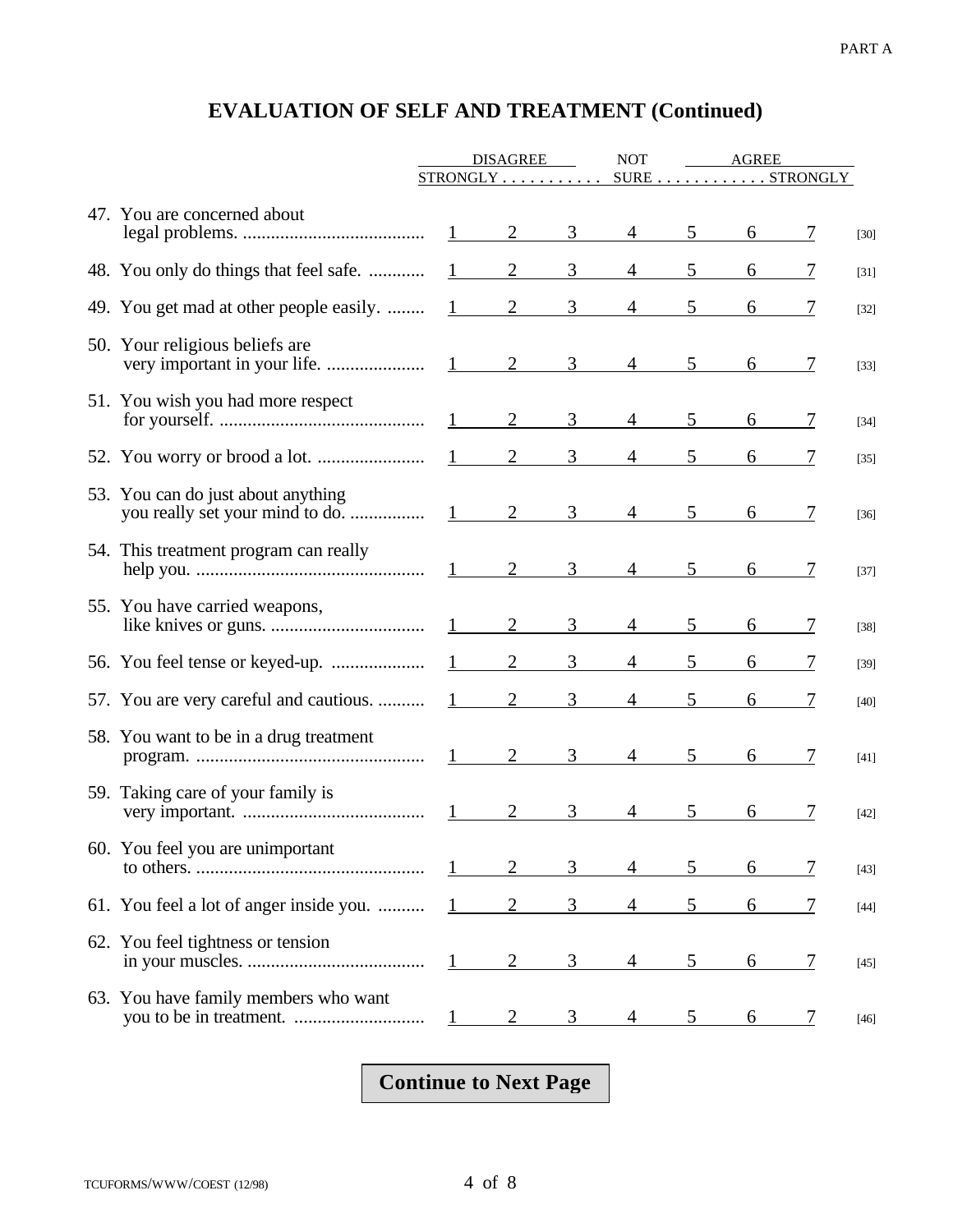#### **B. RATINGS OF TREATMENT PROCESS: Circle the answer that shows how much you agree or disagree that each item describes how you feel about your experiences at this treatment program.**

|                                                                                    | <b>DISAGREE</b> |                                             | <b>NOT</b>     | AGREE<br>$\texttt{SURE} \dots \dots \dots \texttt{STRONGLY}$ |                |   |   |        |
|------------------------------------------------------------------------------------|-----------------|---------------------------------------------|----------------|--------------------------------------------------------------|----------------|---|---|--------|
|                                                                                    |                 | $STRONGLY$                                  |                |                                                              |                |   |   |        |
| 1. You feel and show concern for others                                            | $\mathbf{1}$    | $\overline{2}$                              | 3              | $\overline{4}$                                               | 5              | 6 |   | $[47]$ |
| 2. Your counselors are easy to talk to.                                            | $\mathbf{1}$    | $\overline{2}$                              | 3              | $\overline{4}$                                               | 5              | 6 |   | $[48]$ |
|                                                                                    |                 | $\overline{2}$                              | 3              | $\overline{4}$                                               | 5              |   |   | [49]   |
| 4. Your counselors help you develop                                                |                 | 2<br>$1 \qquad \qquad$                      | 3              | $\overline{4}$                                               | 5              | 6 | 7 | $[50]$ |
| 5. You have developed positive trusting<br>friendships while at this program.      |                 | $\overline{2}$                              | 3              | 4                                                            | 5              | 6 |   | $[51]$ |
| 6. Your counselors are well organized and<br>prepared for each counseling session. |                 | $2$ <sub>——</sub><br>$1 \quad \blacksquare$ | 3 <sup>7</sup> | $\overline{4}$                                               | 5 <sup>5</sup> | 6 |   | $[52]$ |
| 7. The treatment staff cares about you                                             |                 | $\overline{2}$<br>$1 \qquad \qquad$         | 3 <sup>7</sup> | $\overline{4}$                                               | 5 <sup>5</sup> |   |   | $[53]$ |
| 8. You have made progress with<br>your drug/alcohol problems.                      |                 | $\overline{2}$                              | 3              | $\overline{4}$                                               | 5 <sup>5</sup> |   |   | $[54]$ |
| 9. Your counselors develop treatment<br>plans with reasonable objectives           |                 | $\overline{2}$                              | 3              | $\overline{4}$                                               | 5              | 6 |   | $[55]$ |
| 10. The treatment staff is helpful to you.                                         |                 | $\overline{2}$                              | 3 <sup>1</sup> |                                                              | 5              | 6 |   | [56]   |
| 11. You have made progress with your<br>emotional or psychological issues.         | 1               | $\overline{2}$                              | 3              | $\overline{4}$                                               | 5              | 6 | 7 | $[57]$ |
| 12. Your counselors keep you focused                                               |                 | $\overline{2}$<br>$1 \qquad \qquad$         | 3 <sup>1</sup> | $\overline{4}$                                               | 5              | 6 | 7 | $[58]$ |
| 13. The security staff cares about                                                 |                 | $1 \qquad \qquad$                           | 3              | $4 \quad$                                                    | $\overline{5}$ | 6 |   | $[59]$ |
| 14. You have made progress toward                                                  |                 | 2                                           | 3              | 4                                                            | 5              | 6 | 7 | [60]   |
| 15. Your counselors remember important<br>details from your earlier sessions.      |                 | $\overline{2}$                              | 3              | 4                                                            | 5              | 6 | 7 | [61]   |
| 16. The security staff is helpful to you.                                          | 1               | $\overline{2}$                              | 3              | 4                                                            | 5              | 6 | 7 | $[62]$ |
| 17. Your counselors help you                                                       | $\mathbf{1}$    | $\overline{2}$                              | 3              | 4                                                            | 5              | 6 |   | $[63]$ |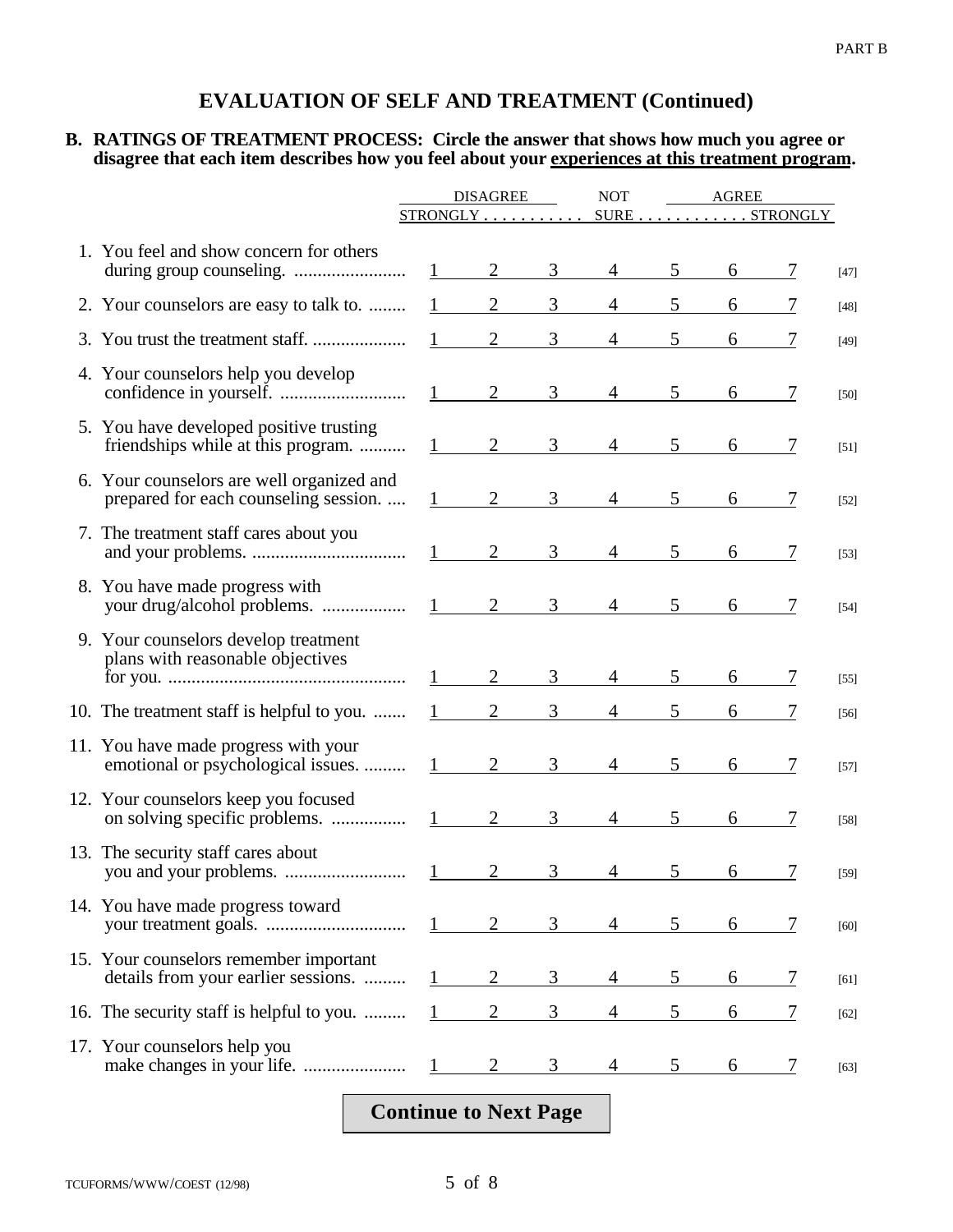|                                                                                                      | <b>DISAGREE</b>        |                 | <b>NOT</b>     | <b>AGREE</b>    |                |                                             |                |                         |
|------------------------------------------------------------------------------------------------------|------------------------|-----------------|----------------|-----------------|----------------|---------------------------------------------|----------------|-------------------------|
|                                                                                                      |                        | $STRONGLY$      |                |                 |                | $SURE \ldots \ldots \ldots \ldots STRONGLY$ |                |                         |
| 18. You accept being confronted by others                                                            |                        | $1 \qquad 2$    | 3 <sup>7</sup> |                 | 5 <sup>5</sup> | 6                                           |                | $[--.;03;ID]$<br>$[13]$ |
| 19. Your counselors speak in a way                                                                   |                        | $1 \qquad 2$    | 3              | $\overline{4}$  | 5              | 6                                           |                | $[14]$                  |
| 20. You confront others about their<br>real feelings during group counseling                         | 1                      | $\overline{2}$  | 3              | $\overline{4}$  | 5              | 6                                           |                | $[15]$                  |
| 21. Your counselors respect you<br>and your opinions. $\frac{1}{2}$                                  |                        |                 | $\overline{3}$ | $\overline{4}$  | 5              |                                             |                | $[16]$                  |
| 22. You are willing to talk about your<br>feelings during group counseling.                          | $1 \qquad \qquad$      | 2               | $\overline{3}$ | $\overline{4}$  | 5              | 6                                           | 7              | $[17]$                  |
| 23. Your counselors understand                                                                       | 1                      | $\overline{2}$  | $\mathfrak{Z}$ | $\overline{4}$  | 5              | 6                                           |                | $[18]$                  |
| 24. You say things to give support<br>and understanding to others                                    | $1 \qquad \qquad$      | 2               | $\mathfrak{Z}$ | $4\overline{ }$ | 5 <sup>5</sup> |                                             |                | $[19]$                  |
|                                                                                                      | $1 \qquad \qquad$      | $\overline{2}$  | 3              |                 | 5              |                                             |                | $[20]$                  |
| 26. You give honest feedback to others                                                               | $1 \quad \blacksquare$ | 2               | 3              | $\overline{4}$  | 5              | 6                                           |                | $[21]$                  |
| 27. Your counselors help you view<br>problems/situations realistically.                              |                        | $\frac{1}{2}$ 2 | $\mathfrak{Z}$ | 4               | $5^{\circ}$    | 6                                           | 7              | $[22]$                  |
| 28. You have made progress in<br>understanding your feelings and<br>how they can influence behavior. | $1 \qquad \qquad$      | $\overline{2}$  | $\overline{3}$ |                 | 5              | 6                                           | 7              | $[23]$                  |
| 29. Your counselors focus your                                                                       |                        | $\overline{2}$  | $\overline{3}$ | 4               | $\overline{5}$ | 6                                           | $\overline{7}$ | $[24]$                  |
| 30. You trust other clients                                                                          |                        | 2               | 3              | 4               | 5              | 6                                           |                | $[25]$                  |
| 31. Your counselors make you feel                                                                    |                        |                 |                |                 | 5              | 6                                           |                | $[26]$                  |
| 32. Your counselors teach you useful                                                                 |                        | $\overline{2}$  | 3              |                 | 5              | 6                                           | 7              | [27]                    |
| 33. Your are motivated and encouraged                                                                |                        | $\overline{2}$  | 3              | 4               | 5              | 6                                           | 7              | $[28]$                  |
|                                                                                                      |                        |                 | 3              |                 | 5              | 6                                           | 7              | $[29]$                  |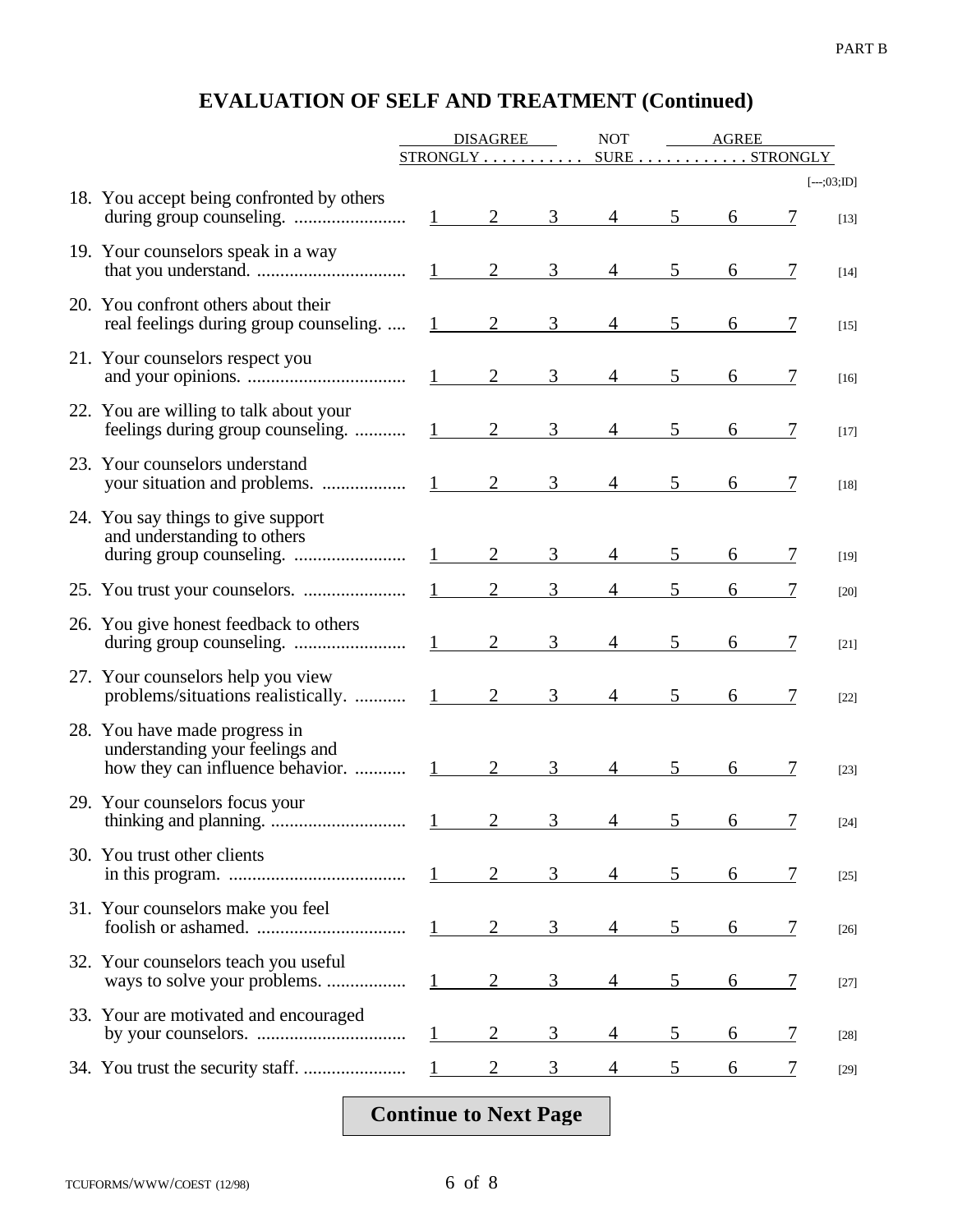#### **C. RATINGS OF PROGRAM ATTRIBUTES: Circle the answer that shows how much you agree or disagree that each item describes how you feel about the different parts of this program.**

|                                                                     | <b>DISAGREE</b>   |                                 | <b>NOT</b>     | <b>AGREE</b>   |             |                     |               |        |
|---------------------------------------------------------------------|-------------------|---------------------------------|----------------|----------------|-------------|---------------------|---------------|--------|
|                                                                     |                   | $STRONGLY \ldots \ldots \ldots$ |                |                |             |                     | SURE STRONGLY |        |
| 1. This program location is                                         |                   |                                 |                |                |             |                     |               | $[30]$ |
| 2. You need more educational or                                     |                   |                                 |                |                | $4 \quad 5$ | 6                   | 7             | $[31]$ |
| 3. Other clients at this program care                               |                   | $1 \qquad 2$                    | 3 <sup>7</sup> |                | $4 \quad 5$ | $6\degree$          |               | $[32]$ |
| 4. Program staff here are efficient at                              |                   |                                 | 3 <sup>7</sup> |                |             | $4 \quad 5 \quad 6$ | 7             | $[33]$ |
| 5. Several people close to you                                      |                   | $\frac{1}{2}$ 2                 | 3 <sup>7</sup> |                |             | $4 \underline{5} 6$ |               | $[34]$ |
| 6. Time schedules for counseling<br>sessions at this program are    |                   |                                 |                |                |             |                     |               | $[35]$ |
| 7. You have people close to you<br>who respect you and your efforts |                   |                                 |                |                | $4 \quad 5$ | $6\degree$          |               | $[36]$ |
| 8. Other clients at this program                                    |                   | $1 \qquad 2$                    | $\overline{3}$ |                | $4 \quad 5$ | $6\degree$          | 7             | $[37]$ |
| 9. You get too much personal counseling                             |                   |                                 |                |                |             |                     |               | $[38]$ |
| 10. You have people close to you who<br>understand your situation   |                   | $1 \qquad 2$                    | 3 <sup>7</sup> |                | $4 \quad 5$ | $6\degree$          | 7             | $[39]$ |
| 11. You need more individual                                        |                   | $1 \qquad 2$                    | $\overline{3}$ |                | $4 \quad 5$ | $6\qquad$           |               | $[40]$ |
| 12. You have people close to you who                                |                   | $1 \qquad 2$                    | 3 <sup>7</sup> | $\overline{4}$ | 5           | 6                   | 7             | $[41]$ |
| 13. You need more group counseling                                  | $1 \qquad \qquad$ | 2                               | $\mathfrak{Z}$ |                |             | $4 \quad 5 \quad 6$ | $\tau$        | $[42]$ |